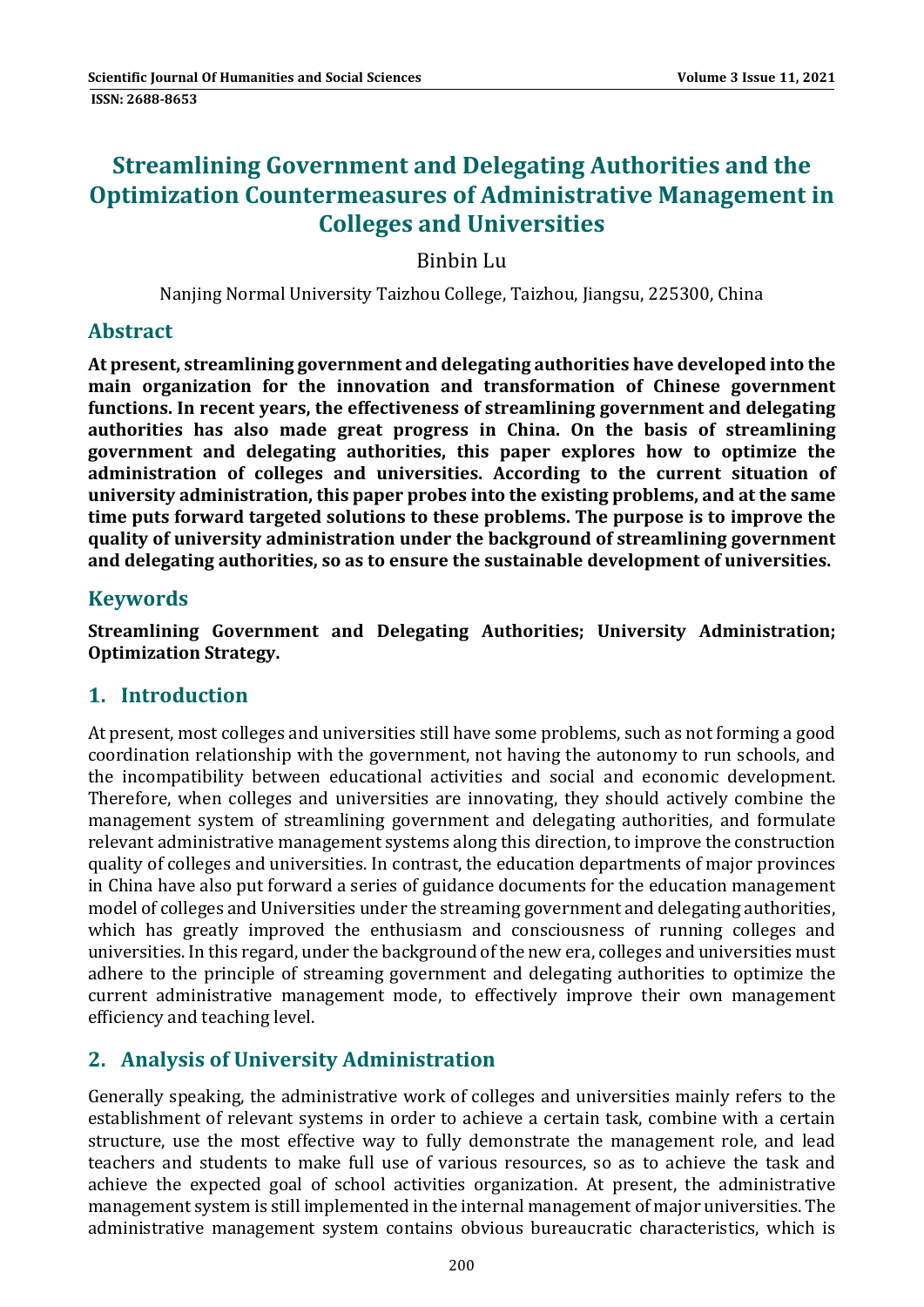**ISSN: 2688-8653** 

mainly reflected in the connection between the president and the president and the superior departments. The administrative power takes the form of a pyramid, which also constitutes the right system of the pyramid. General colleges and universities in China mainly have a three-tier management model, including campus departments and so on.

For schools, it is the key to the combination of education, research and administration. Among them, the basic conditions for launching scientific research and teaching are based on the formation of management, so administrative management is very important for colleges and universities. The administrative management of colleges and universities is mainly manifested in the following aspects: First, the relationship between academics and administration. Second, the connection between personnel structure and management innovation is, in short, the connection between perfecting personnel system and administrative innovation. Thirdly, the relationship between functions and departments refers to the relationship between functions and layout in administrative departments of colleges and universities.

## **3. The Importance of Optimizing University Administration**

### **3.1. Reform the National Higher Education System**

With the development of society, the educational system of major universities in China is undergoing continuous reform, which has brought about great changes in the scale, quality, system and system of running a university. A good development model of higher education is conducive to promoting the progress of social harmony, and at the same time plays a certain role in cultivating harmonious social subjects. In fact, the harmonious development of higher education can not only support the development of a good social environment, but also help to cultivate more social talents [2].

### **3.2. Meet the Development Needs of Socialist Market Economy**

Only with the sustainable development and progress of human society can the public realize that the perfection of knowledge system is the prerequisite for the implementation of management system. Colleges and universities are the bases of various R&D and scientific research, and the source of realizing an innovative society. They not only have a certain intensity of knowledge accumulation, but also derive more brand-new management methods. On the optimization of human resources and educational resources, the administration of colleges and universities provides invisible or tangible resources for both, which can be extended to the actual social management process in actual management, thus bringing positive promotion to social development.

### **3.3. Ease the Conflict in the Process of School Development**

With the development of society, colleges and universities are constantly expanding their scale, adjusting their management systems and realizing in-depth reform, which leads to many conflicts in their own development. For example, when a university expands its school scale, it finds that its own school conditions do not match it; Innovative internal management system and distribution system. These conflicts are the key reasons for the imbalance of the development of colleges and universities. In order to solve the above problems, it is necessary to ensure the gradual stability of the administrative management of colleges and universities.

### **3.4. Overview of Streamlining Government and Delegating Authorities**

Briefly explain that "streamlining government and delegating authorities" is a relatively streamlined institution, which devolves the governance authority downward. Streaming government and delegating authorities mainly originates from some theories such as social governance, service administration and administration according to law. In a broad sense, streamlining government and delegating authorities is the fundamental trend of China's well-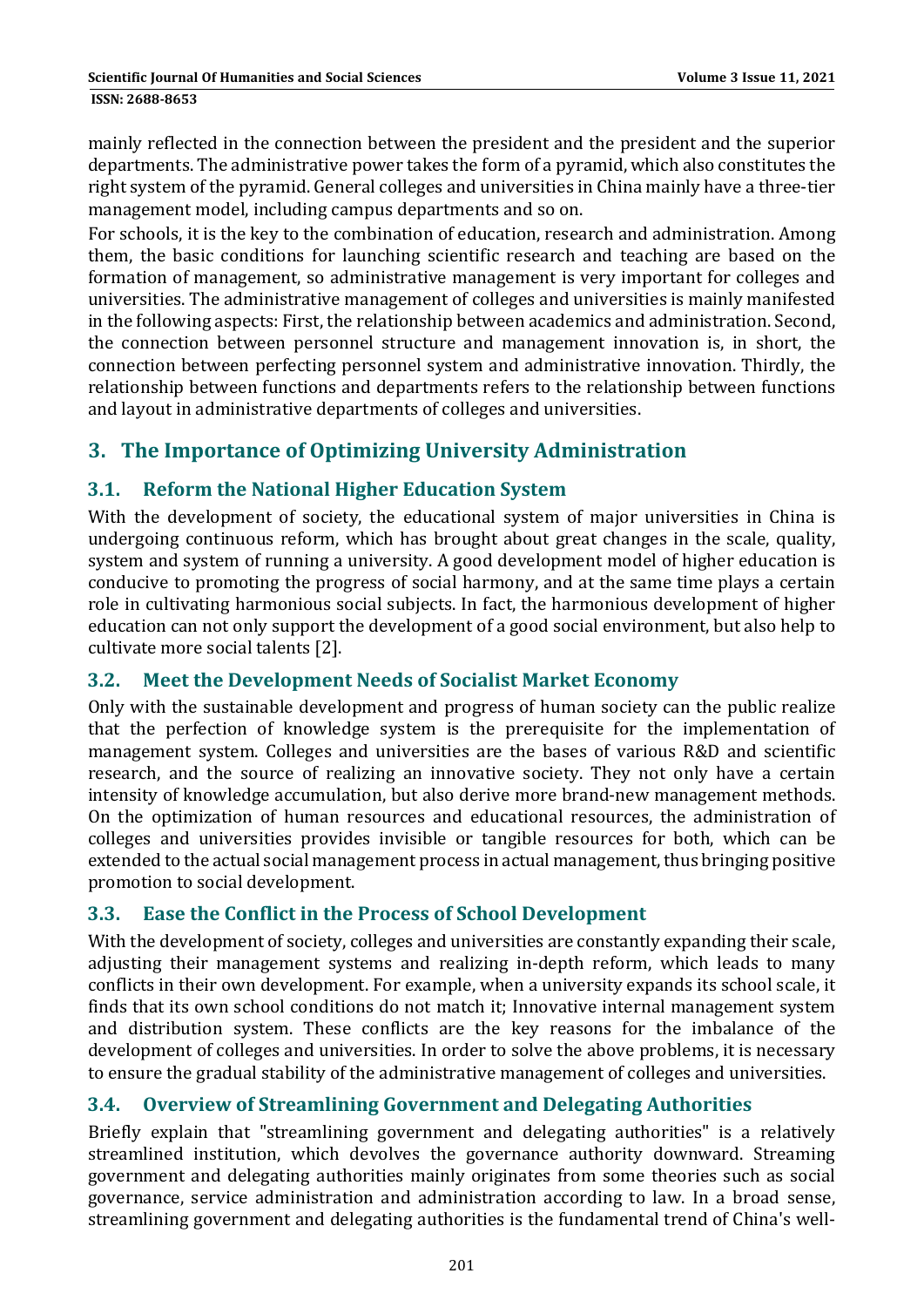off society construction and modernization. However, in a narrow sense, streamlining government and delegating authorities need to adopt relevant measures reasonably, to strengthen and innovate social management, complete social and economic transformation, and further improve the quality of economic construction. However, based on the perspective of university administration, it is necessary to re-divide the powers and responsibilities of administrative work, to optimize the administrative svstem.

## **4. Current Situation of University Administration under Streamlining Government and Delegating Authorities**

#### **4.1. Academic Power is Administrative**

Generally, the administrative departments of colleges and universities are responsible for the management of the internal resources of colleges and universities, and the internal powers are generally concentrated in the administrative management, while the academic rights are usually restricted to a certain extent. In addition, many administrative staff have gradually participated in more tasks related to scientific research, professional title evaluation and teaching, and have strong enthusiasm. That is why academic organizations do not have effective administrative autonomy, resulting in the gradual administration of academic power, which will have a negative impact on the development of colleges and universities.

#### **4.2. Poor Organization and Operation Quality**

Based on the perspective of streamlining government and delegating authorities, the secondary management system of universities gradually matured, and many routine things were gradually divided into grass-roots departments, which undoubtedly increased the work pressure of teaching staff. At the present stage, with the increase of school students, the application of various materials and the examination and evaluation work will gradually become complicated, thus increasing the difficulty of school management. Because colleges, departments and management usually focus on school teaching, however, due to the lack of relevant management personnel, many things cannot be handled and optimized in time, which ultimately affects the operation quality of the organization [3].

#### **4.3. The Personnel Management System is not Perfect**

At present, there are some problems related to the personnel management system in universities, especially in the management contents such as the professional title evaluation system and the employment system. In the past, in the process of personnel management in colleges and universities, the management system of enterprises or institutions was usually used. Even though the personnel management process was strictly applied to the aspects of talent introduction, selection and dismissal, there was still a lack of effective talent withdrawal system. There are also some teaching staff who hold the iron rice bowl mentality and lack certain autonomy and creativity in their work. In addition, colleges and universities lack the understanding of the internal management system and fail to combine the actual development of the school, which leads to the inability to really play the role of human resource management. To a certain extent, the imperfect personnel management system will inevitably bring about the connection between higher education and society, which will lead to the university losing its vitality.

#### **4.4. Bureaucratic System has Obvious Defects**

At present, China's major universities, especially public universities, usually use the bureaucracy management mode, which generally includes two management aspects of departments and three management levels of campus departments. By controlling the hierarchical structure, the hierarchical control and interlocking are implemented, but this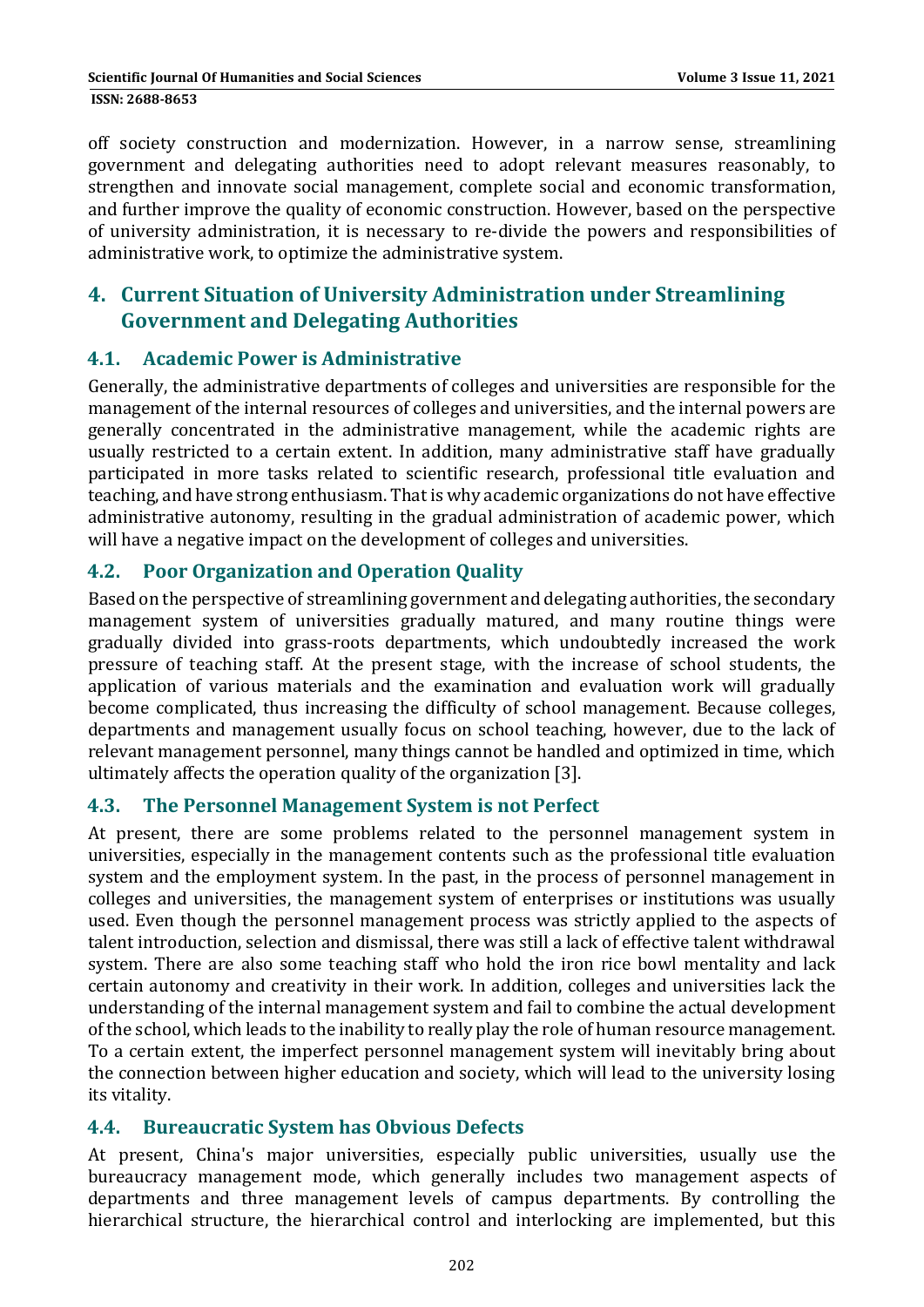bureaucratic system has formed some obvious defects. First, compartmentalization has led to the phenomenon of going its own way and shirking responsibility. Bureaucratic division of labor is relatively clear, but in practical work, some related work cannot be made clear. In this case, there will be a large number of prevarications, most of which are caused by defending the interests of individuals or departments, resulting in disputes. For example, air-conditioning for students in schools is generally managed by the equipment department, but the actual application of air-conditioning is within the jurisdiction of the logistics department. At this time, it will appear that the two departments shirk their responsibilities because of the clear division of labor. Second, it is prone to bureaucracy, which weakens the innovative spirit of the staff. Because in the bureaucratic system, the relevant workers can't participate in some decisions, they only must accept and implement relevant orders, and the completion of various tasks must be reported to their superiors. As time goes by, the related staff will be dragged on.

## **5. Optimization Model of University Administration under Streamlining Government and Delegating Authorities**

### **5.1. Reasonably Handle the Relationship among the Party, Government and School**

First of all, the school must fulfill the principal responsibility system under the leadership of the Party Committee, divide the main responsibilities of the university principals and the Party Committee, clarify their work contents, and standardize the relationship between powers and responsibilities by using the power list mode, so as to make the relationship between powers and responsibilities more legal and concrete.

Secondly, scientifically handle the relationship between administrative power and academic power. On the basis of strengthening the administrative management of colleges and universities, we should also separate academic affairs from administrative affairs, highlight the school running principles and characteristics of colleges and universities with academic as the core, and highlight the leading role of academic personnel in Colleges and universities.

Finally, improve the Charter governance system of colleges and universities. Colleges and universities should formulate their own statutes in accordance with relevant laws, and give them a clear legal status. They should also regularly check the implementation of the statutes, to lead the governance system of colleges and universities based on the statutes.

## **5.2. Optimize the Internal Management Organization Structure**

1.Streamline the organization. Colleges and universities should carry out the reform of organization in an all-round way, to improve the actual operation efficiency of the organization. On this basis, colleges and universities should also simplify and unify the setting of administrative institutions, integrate businesses with similar or similar management functions, and promote the functions of logistics or relevant organs and units of colleges and universities to be more scientific and reasonable by reasonably adjusting the structure and setting up institutions. 

2. Scientifically handle the relationship between departments and schools. Colleges and universities must master the plans and strategies put forward by schools from the general direction. Colleges must undertake teaching duties and related scientific research contents. Departments should focus on academic management and comprehensively implement teaching and scientific research objectives [4]. In addition, we should constantly optimize the work flow of department level teaching units, and adopt supporting institutional settings to properly deal with the contradiction between flat and vertical institutions.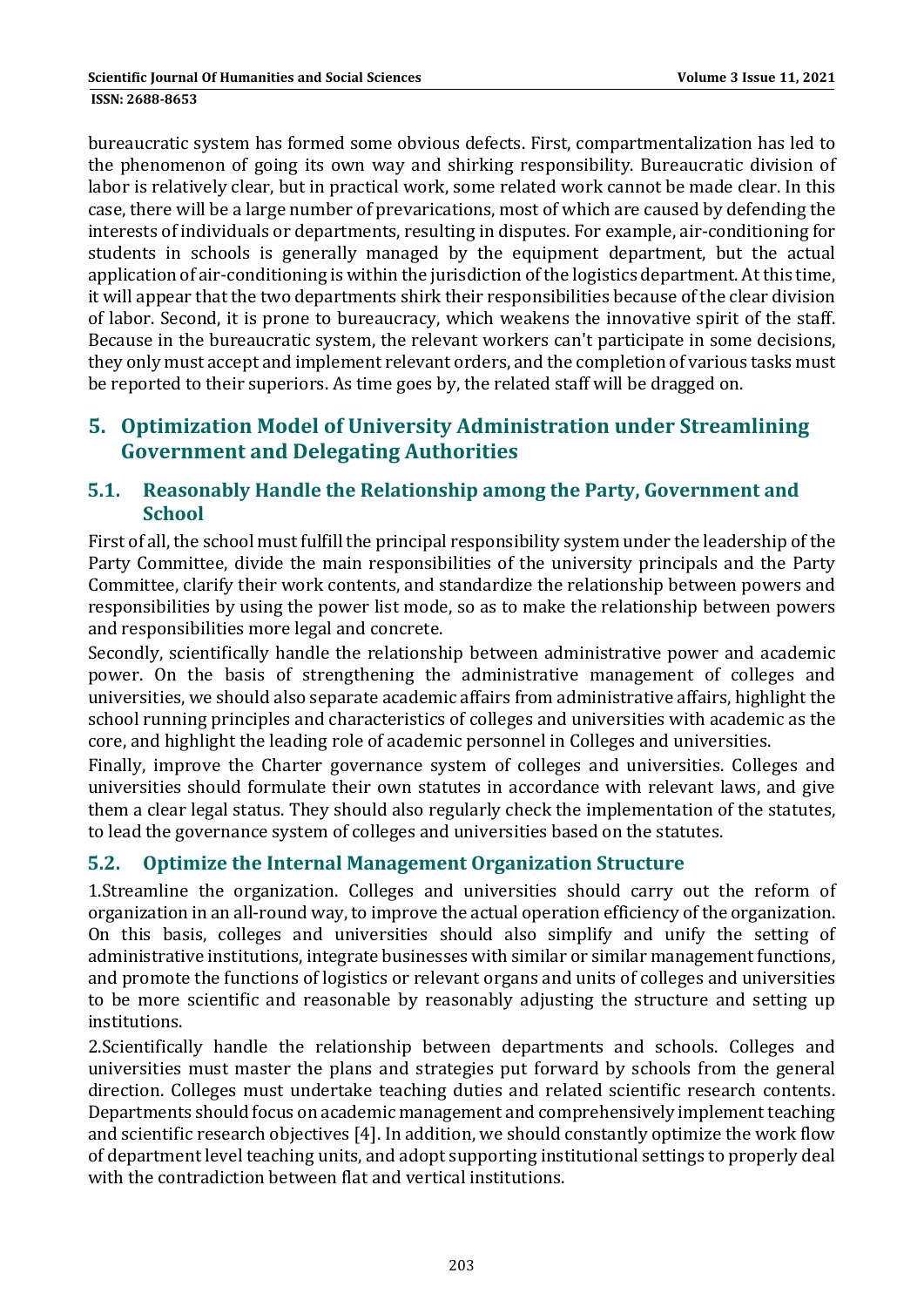#### **5.3. Innovating Personnel Management System**

In the work of personnel management in colleges and universities, it is necessary to fully implement autonomy, and at the same time, it is necessary to scientifically and effectively manage human resources in combination with its own strategic positioning and actual development. Specifically, when colleges and universities rationally adjust their internal organizational positions, they must combine their own actual development and set up targeted institutions to fully assess and evaluate the candidates, to further improve and optimize the relevant policies and systems. In this way, we can reasonably adjust the flow mechanism of personnel and talents, and ensure that it has high flexibility and dynamics. Make a comprehensive analysis of the organization staffing management and the allocation of human resources in Colleges and universities, improve the post appointment system of teaching staff and the system of classified management of teachers, further strengthen the professional orientation, and explore the fundamental development modes and ways of different types of personnel in an all-round way.

#### **5.4. Introduce Flat Management Form**

At present, most enterprises in China present a flat form when distributing their organizational systems and rights, and the rights and responsibilities are unified. Managers, basic workers and production line managers, etc., all have the right to make decisions on the work they are responsible for, but only if they have to bear the responsibilities. When making decisions at various departments and levels, it is necessary to introduce basic employees and work managers related to decision-making, to mobilize the enthusiasm of employees and let them exert their subjective initiative. This is also one of the main deficiencies in the scientific implementation of administrative management in Chinese universities. In fact, a school should be an integral and indivisible independent department, and it should not be divided into different independent departments. In order to realize unified management and coordinated management system, it is necessary to combine the real-time network management structure, to reduce the phenomenon of prevarication when problems occur and the phenomenon of information distortion caused by tight hierarchy, thereby ensuring the circulation of information and optimizing the quality and efficiency of efficient administration under streamlined government and delegating authorities.

### **6. Conclusion**

To sum up, after the implementation of the policy of streamlining government and delegating authorities. Colleges and universities must rationally handle the relationship among the Party, the administration and themselves, and optimize it in combination with the actual situation of the administrative departments of schools, to improve the quality of administrative management in an all-round way and realize a high-level administrative management model, thus better meeting the needs of social development.

### **References**

- [1] Yao Yiliang, Oin Oin. The optimization of college administrative management system from the perspective of streamlining government and delegating authorities[J]. Quality Education in West China, 2019, 5(2): 198.
- [2] Liu Yejin, Liu Xiaogian. System analysis of streamlining government and delegating authorities, negative list management and the implementation of the reform of autonomy in running schools [J]. Journal of Educational Science of Hunan Normal University, 2016, 15(4): 111-120.